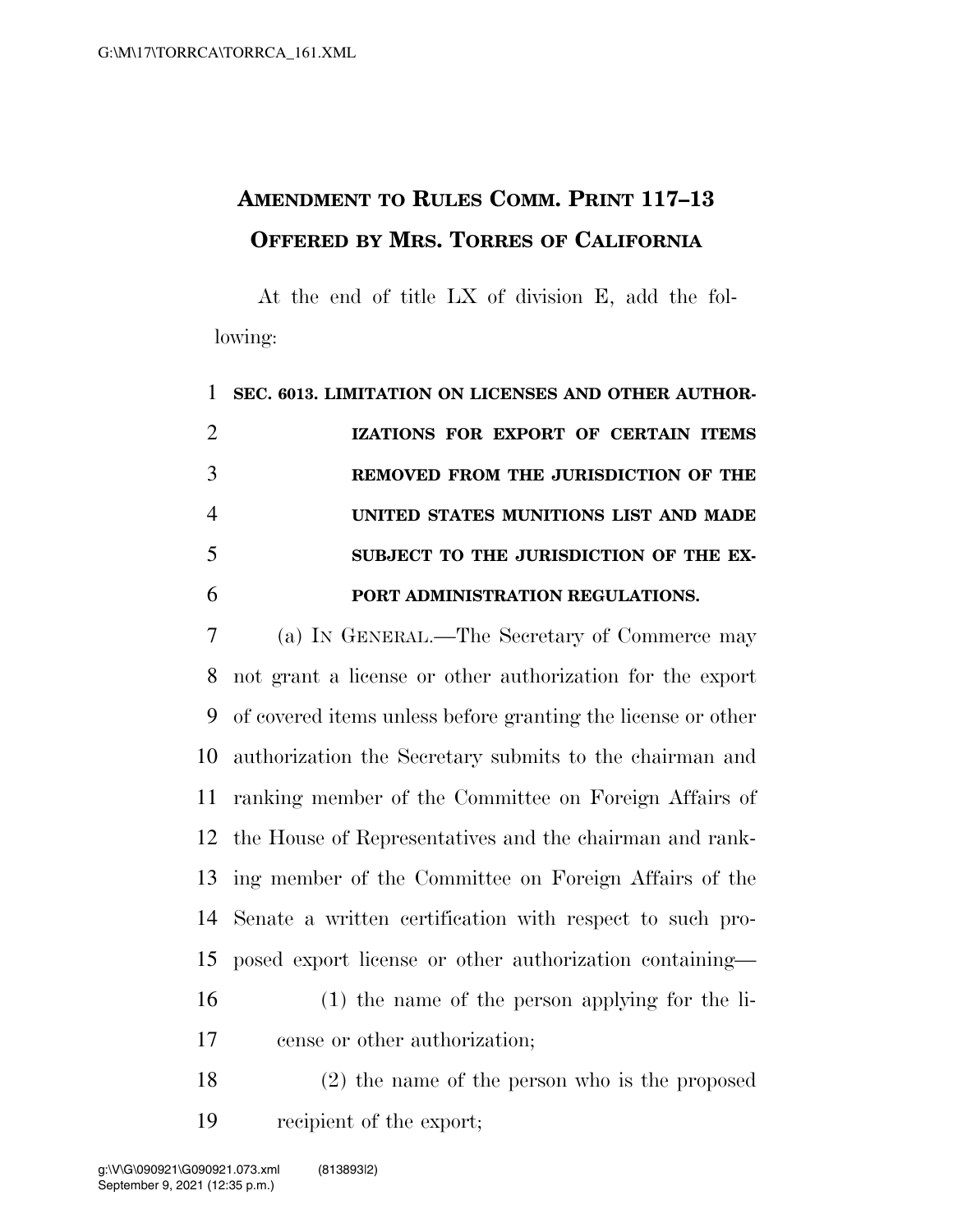(3) the name of the country or international or-ganization to which the export will be made;

- (4) a description of the items proposed to be ex-ported; and
- (5) the value of the items proposed to be ex-ported.

 (b) FORM.—A certification required under subsection (a) shall be submitted in unclassified form, except that information regarding the dollar value and number of items proposed to be exported may be restricted from pub- lic disclosure if such disclosure would be detrimental to the security of the United States.

 (c) DEADLINES; WAIVER.—A certification required under subsection (a) shall be submitted—

 (1) at least 15 calendar days before a proposed export license or other authorization is granted in the case of a transfer of items to a country which is a member of the North Atlantic Treaty Organiza- tion or Australia, Japan, the Republic of Korea, Israel, or New Zealand, and

 (2) at least 30 calendar days before a proposed export license or other authorization is issued in the case of a transfer of items to any other country.

 (d) CONGRESSIONAL RESOLUTION OF DIS-APPROVAL.—A proposed export license or other authoriza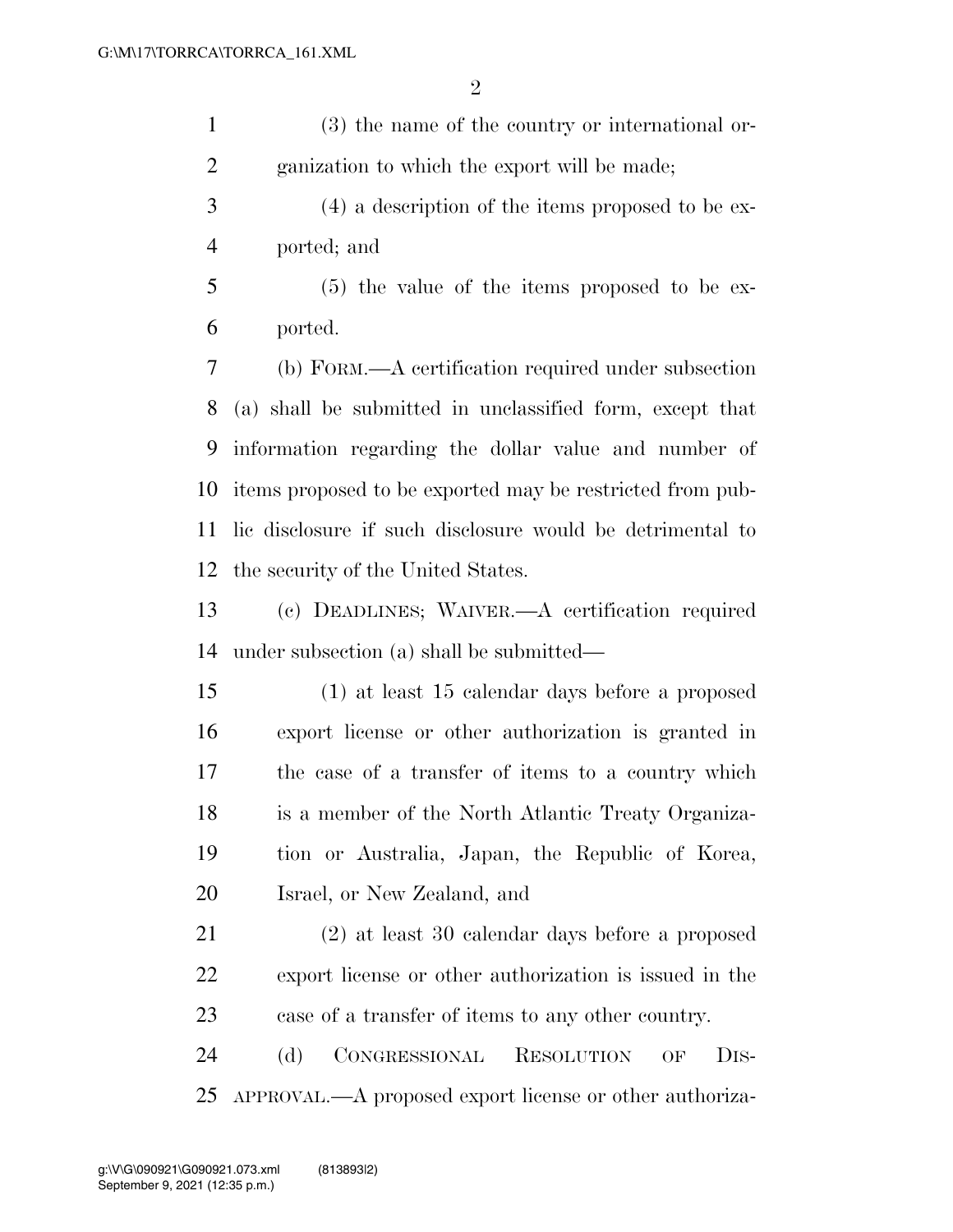tion described in paragraph (1) of subsection (c) shall be- come effective after the end of the 15-day period described in such paragraph, and a proposed export license or other authorization described in paragraph (2) of subsection (c) shall become effective after the end of the 30-day period specified in such paragraph, only if the Congress does not enact, within the applicable time period, a joint resolution prohibiting the export of items with respect to the pro- posed export license. (e) DEFINITIONS.—In this section: (1) COVERED ITEMS.—The term ''covered items'' means items that— (A) were included in category I of the United States Munitions List (as in effect on January 1, 2020); (B) were removed from the United States Munitions List and made subject to the juris- diction of the Export Administration Regula- tions through publication in the Federal Reg-20 ister on January 23, 2020; and (C) are valued at \$1,000,000 or more. 22 (2) EXPORT ADMINISTRATION REGULATIONS. The term ''Export Administration Regulations'' means the regulations set forth in subchapter C of